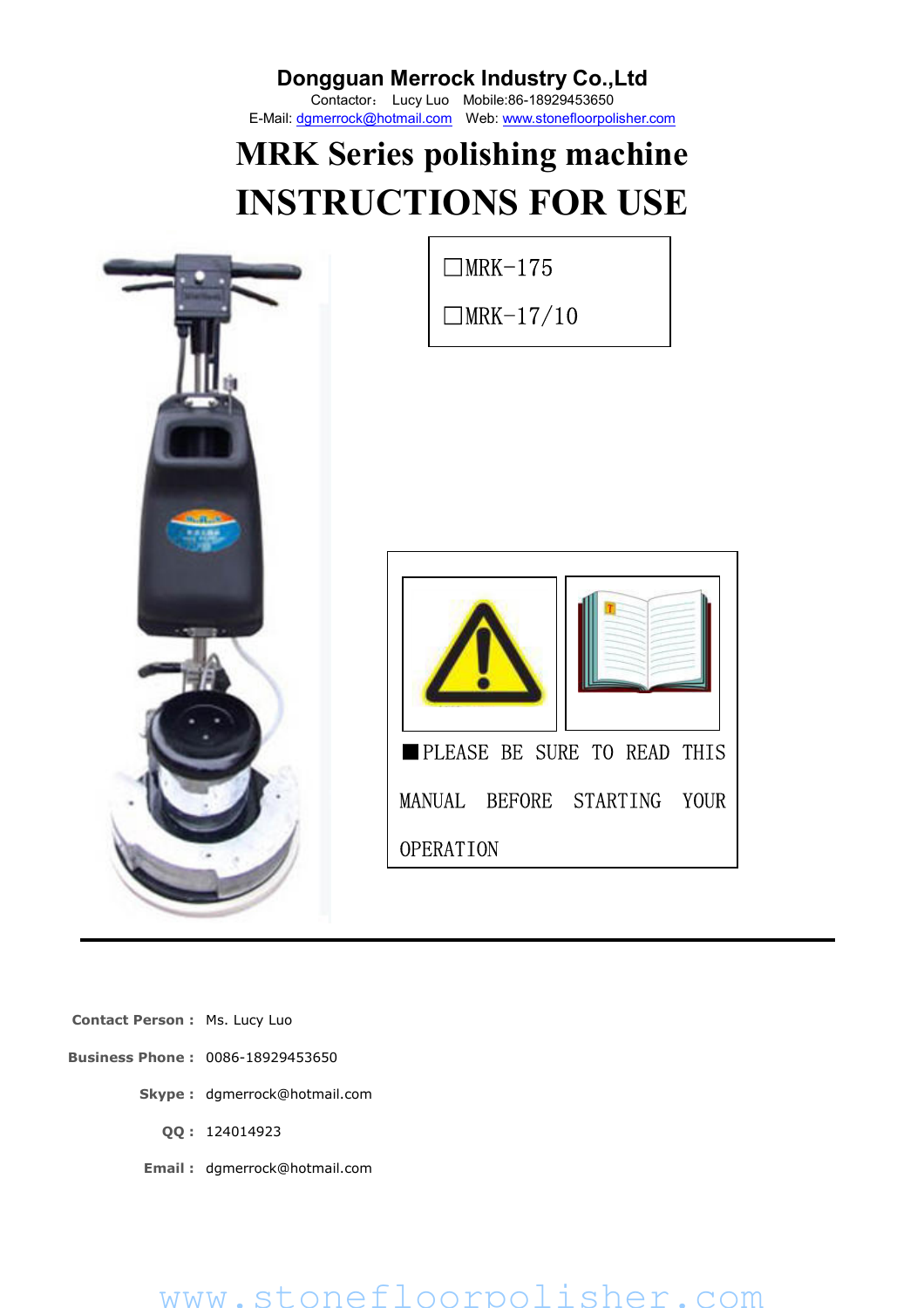## **Catalogue**

| Multifunction polishing machine use instruction ----1           |
|-----------------------------------------------------------------|
|                                                                 |
|                                                                 |
|                                                                 |
|                                                                 |
|                                                                 |
|                                                                 |
|                                                                 |
|                                                                 |
|                                                                 |
| Floor polishing machine schematic circuit diagram ------------4 |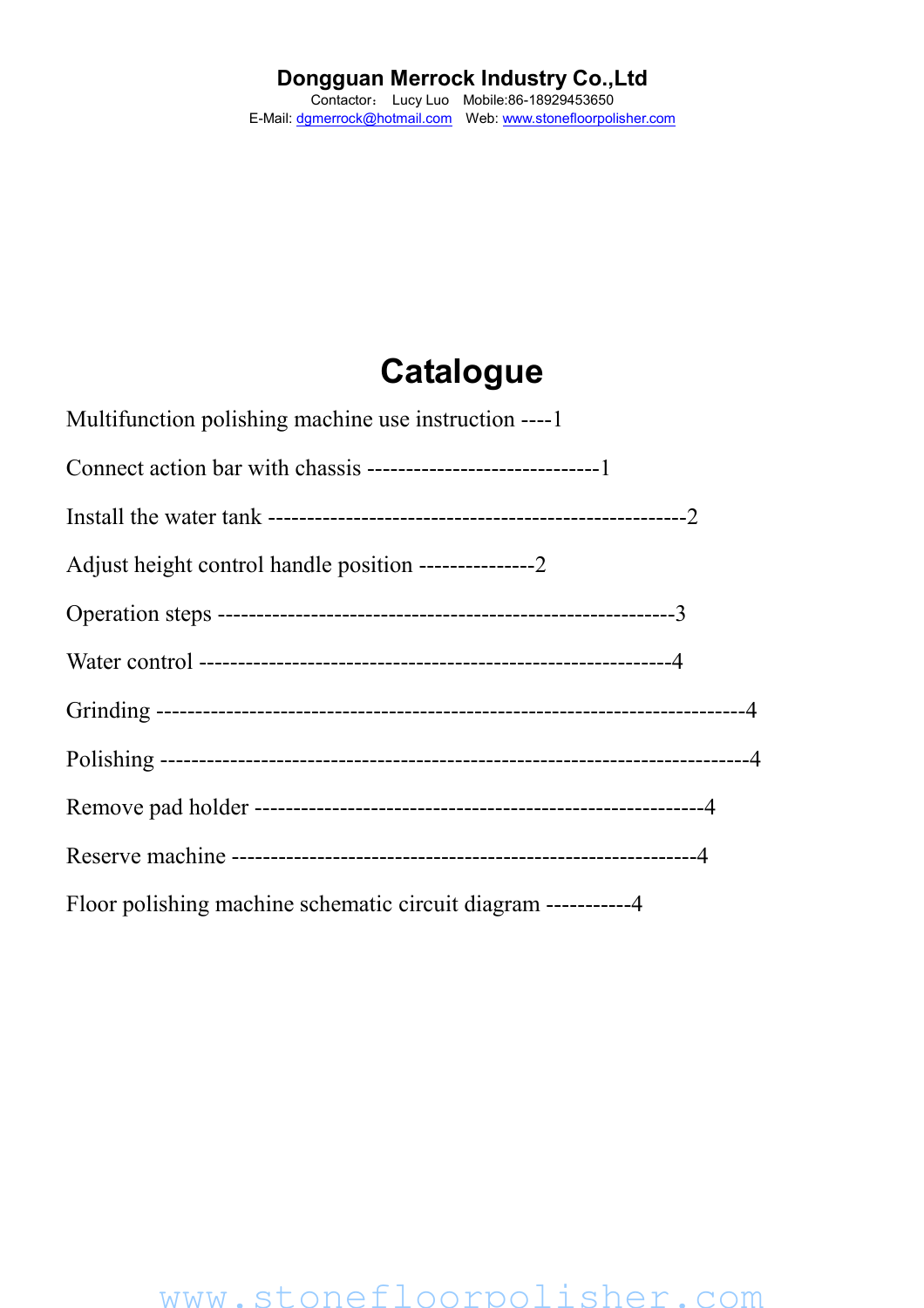#### **Dongguan Merrock Industry Co.,Ltd** Contactor: Lucy Luo Mobile:86-18929453650

E-Mail: dgmerrock@hotmail.com Web: www.stonefloorpolisher.com

### **Multifunction polishing machine use instruction**

#### **Important:**

1)Power socket must be 16A above; otherwise it will cause the motor hot, even burn out.

Please don't use the machine when the voltage below 212V, otherwise it will cause the motor power not enough and the motor burn out.

3) The machine belongs to the Electrical Appliance with the defence against electricity (the first kind). Safety system and socket are suited for international standard.

4)Before connecting the power, please check if the voltage is accord with the machine label, if they are the same, the machine can be used. Merrock series products "T" type control handle is inblock cast and make by the high strength aluminum alloy, which makes the machine more firmer, more durable, and more easily to operate. (Watch from the behind of the control handle, the height control handle on the right can control the height of the action bar.)

### **Connect action bar with chassis**



www.stonefloorpolisher.com

1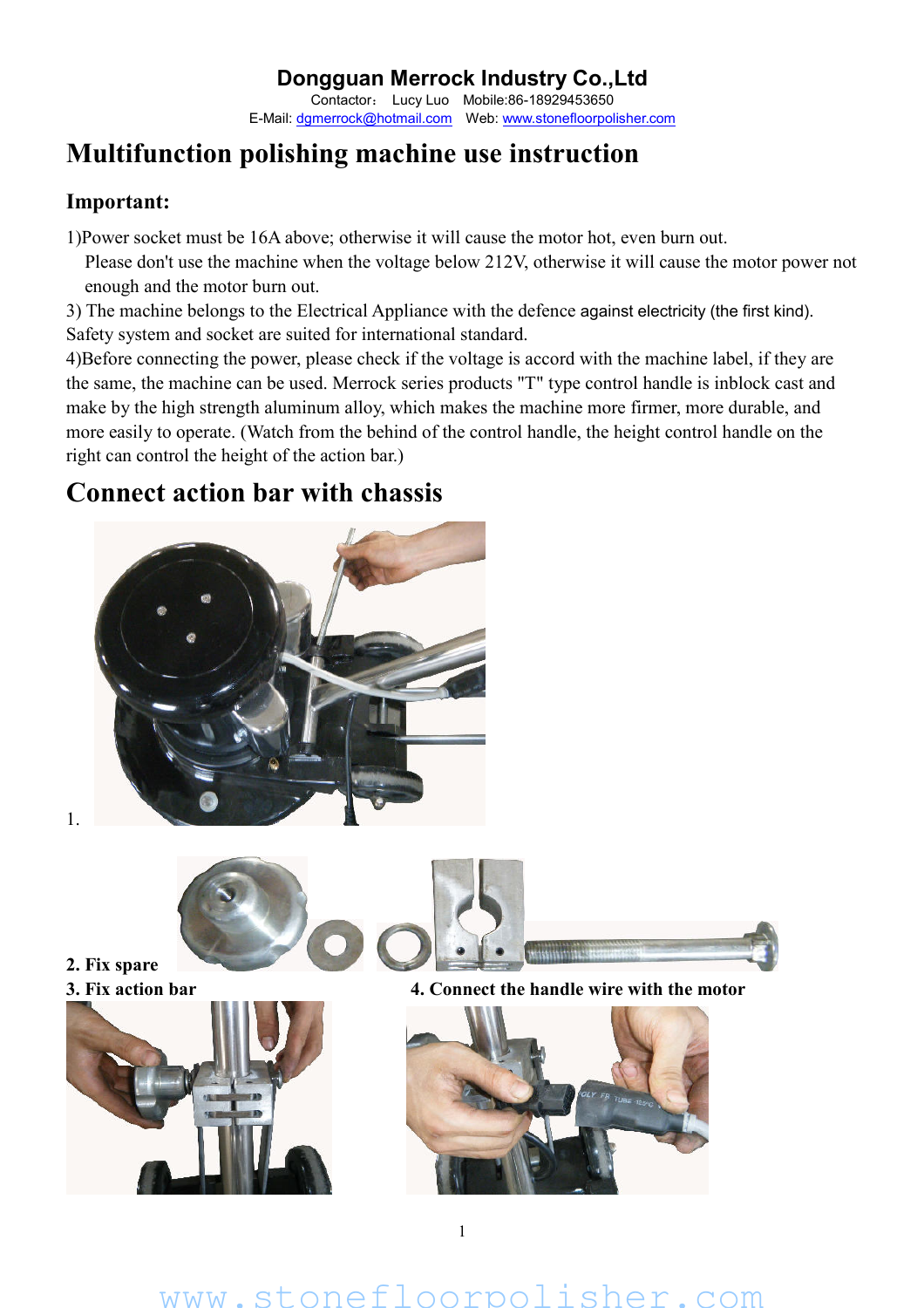Contactor: Lucy Luo Mobile:86-18929453650 E-Mail: dgmerrock@hotmail.com Web: www.stonefloorpolisher.com

### **Install water tank**

Set the action bar upright, loosen the hardware of water tank, two screw nuts in the U-type pipe clamp, crossing two holes on the water tank, please pinch the handle pipe with the water tank. Make sure it is firm. And one side of pipe is connected to the outlet of the water tank; the other one is connected to the outlet of the machine.





### **Adjust height control handle position**

According the user's height to adjust the angle of the handle, adjust the height control handle which on the right of machine to the proper position, then fix the handle.

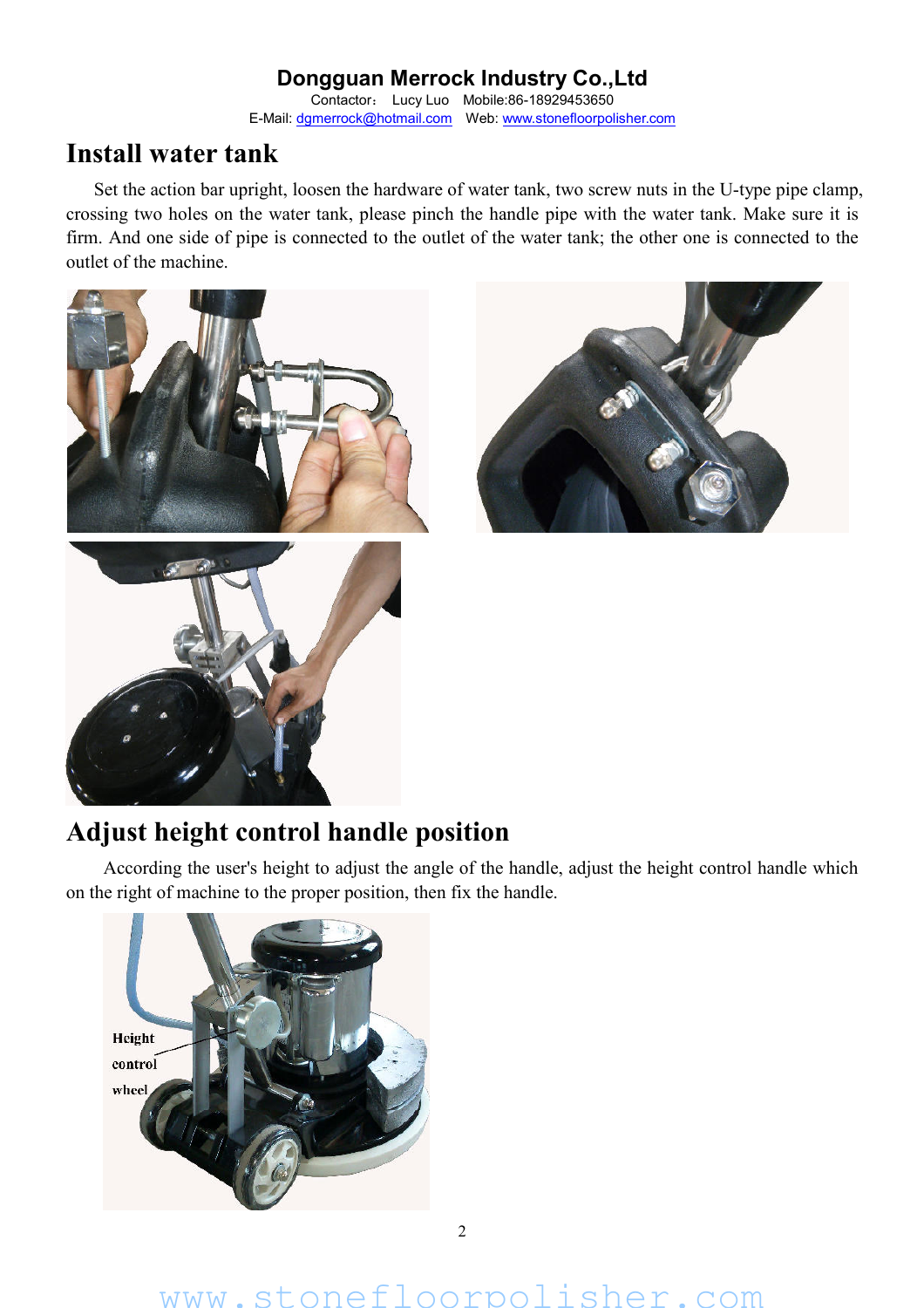Contactor: Lucy Luo Mobile:86-18929453650 E-Mail: dgmerrock@hotmail.com Web: www.stonefloorpolisher.com

### **Operation steps**

**USI** 

Connect the wire to the outlet. The start switch use double side (left and right) control design, and for the safety, it must coordinate with the safety switch when start the machine. Detail see picture as follows:



**MRK-17/10 MRK-175**

1.The safety switch is on the front of the handle, after connecting power, please pull the safety switch, and at the same time grasp the start handle firmly.

2.Loosen the start handle the machine will stop running.

3.After starting the machine, only control the handle up or down lightly, the machine will move toward right or left automatically. When press the handle down lightly, it adds the pressure on the back of pad holder to make the machine move left. When up the handle, it adds the pressure on the front of pad holder to make the pad holder move right.

4.The picture show above on the left is for stairs, if change to 17" polishing machine, put the separated disc on the stairs machine, lock by screws, then put the add length bar on the middle of the action bar and lock by screws, at last fix the water tank.

5.Set action bar upright, upend the floor cleaning machine on the ground, after cover the pad holder screwing in anticlockwise.